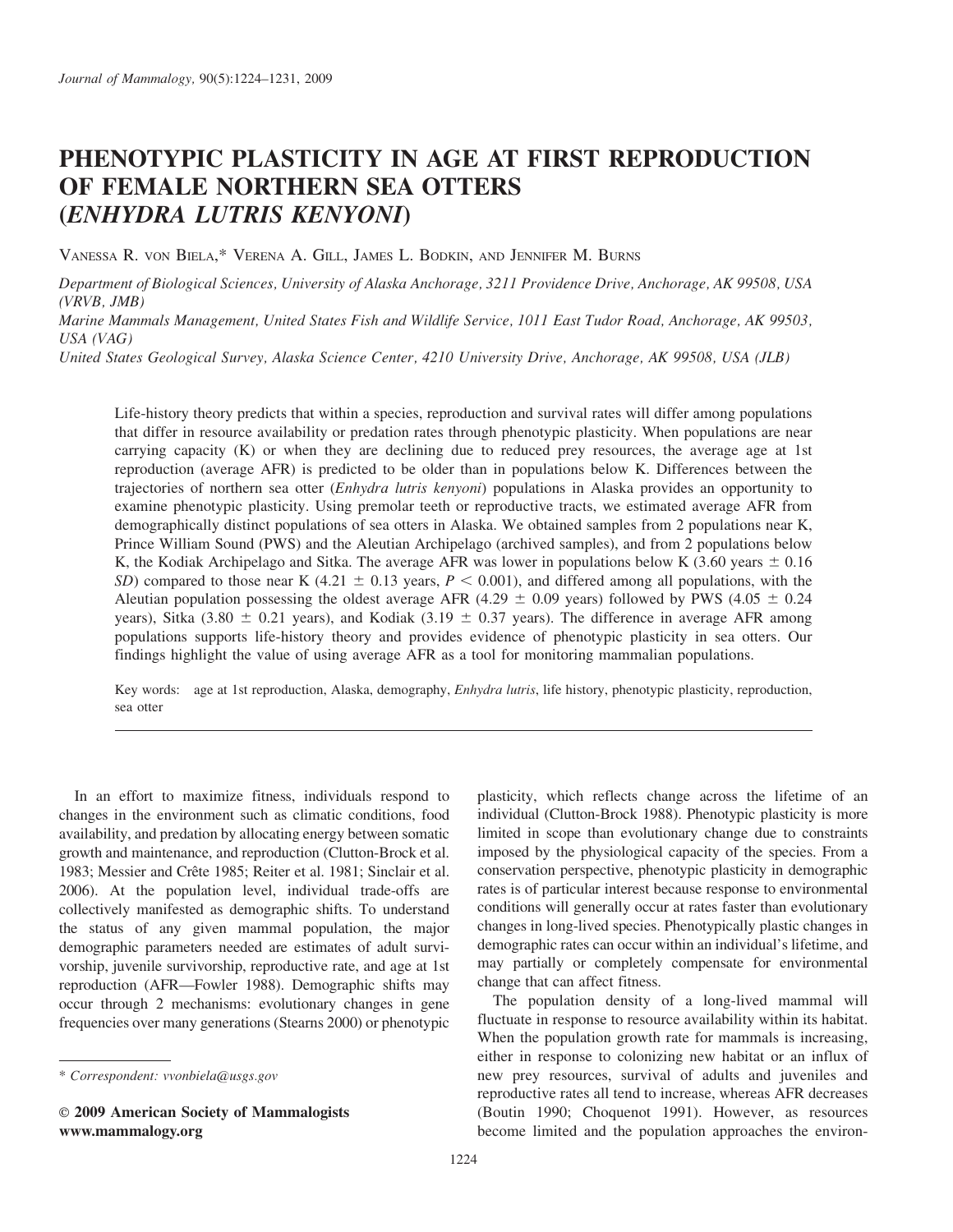mental carrying capacity (K), survival and reproductive rates start to decrease, and AFR increases. Within a population, changes in demographic parameters typically occur in a staggered fashion that will likely maximize lifetime reproductive output (Eberhardt 2002). Juvenile survival is often considered the 1st parameter to decline, followed by an increase in AFR, a decrease in reproductive rates, and finally decreases in adult survival (Clutton-Brock et al. 1983; Fowler 1981; Gaillard et al. 1998). Decreases in reproductive output as populations reach K and become food limited reflect a shift

in energy partitioning from reproduction to somatic growth and maintenance in an effort to maintain survival (Boutin 1990; Stearns 1976). Taken together, decreases in reproductive output and survival slow population growth and can lead to either population stability or decline.

When a population declines in density, shifts in the demographic parameters can be informative as to the cause of the decline. If a population decline is precipitated by bottom-up sources (limitations in resource availability), changes in lifehistory parameters mirror those that occur as a population reaches K (Fowler 1981; Gaillard et al. 1998). Therefore, bottom-up declines are associated with increases in AFR and reductions in reproductive and survival rates (Pistorius et al. 2001). In contrast, top-down population declines reduce the survival of 1 or more age classes by direct mortality, such as increased predation or exploitation rates, and the lowered population densities typically reduce competition for food resources, allowing surviving individuals to grow to adult body size more quickly and allocate more energy to reproductive output (Stearns 1976). As a result, top-down declines are often associated with increases in reproductive rate and younger AFR (Boyce 1981; Dzikowski et al. 2004). Although these patterns have broad support in mammals, there are exceptions, including deviations from these patterns that arise from the sublethal impacts of predators on prey that may alter reproductive output through changes in behavior (Creel et al. 2007; Wirsing et al. 2008). Because changes in AFR differ depending on the cause of population decline and are detectable, whereas survival rates decline regardless of the cause and are usually difficult to detect, examining changes in AFR could be more informative than changes in survival rates.

In Alaska, the natural history of northern sea otters (Enhydra lutris kenyoni) provides a unique perspective for understanding the relationship between AFR relative to K because samples are available from numerous demographically distinct populations (Fig. 1; Angliss and Lodge 2004; Gorbics and Bodkin 2001). Populations of sea otters at many islands in the Aleutian Archipelago were likely to be near K during the 1960s and 1970s when a large sample of reproductive tracts was obtained (Kenyon 1969; Schneider 1975). Samples are available from another population of sea otters in southwestern Alaska also thought to be below K, the Kodiak Archipelago. The sea otter population at Kodiak increased from a remnant group following the cessation of hunting in 1911 until the 1990s (Bodkin et al. 1999). The population trend appears less certain now, but unoccupied



FIG. 1.—Locations of samples of sea otters (Enhydra lutris kenyoni) used in this study delineated by region. The areas are indicated by shapes corresponding to the population status: circles indicate where samples were collected from populations near carrying capacity (K) and triangles indicate where samples were collected from populations below K.

habitat with abundant food resources available along the southern end of the archipelago supports the assumption that this population is still below K. Within south-central Alaska, samples were collected in Prince William Sound (PWS), a near-K population as indicated by the stable trend in surveys of abundance (Bodkin et al. 2002), and in a population along the northern Kenai Peninsula thought to be below K, as supported by available habitat but relatively little population survey data (Angliss and Lodge 2004). Lastly, collections have been made in southeastern Alaska where sea otters were reintroduced during the mid-1960s and populations have generally been increasing rapidly into abundant unoccupied nearshore habitat (Bodkin et al. 1999, 2004, 2007; Esslinger and Bodkin 2009). All populations in southeastern Alaska are thought to be below K, but the reintroduction location near Sitka may be closer to K than other areas. Determining the relative K of a population, or how close a population is to its K, can be a difficult task due to error associated with population surveys and uncertainty in carrying capacity. Because of this difficulty, populations were only classified in 2 broad categories, near K or below K.

Because of the widespread distribution of sea otters in Alaska and the differences between long-term population trajectories, it is not surprising that baseline or current values for demographic parameters like AFR are not known for most populations. We employed a new technique to estimate average AFR of females that allows researchers to use archived premolar teeth of sea otters, routinely collected across Alaska for age determination (von Biela et al. 2008). With this method it was possible to obtain estimates of average AFR in populations throughout the sea otter's range in Alaska during 1993–2006, and make comparisons to the historic collection from the Aleutian Archipelago (1967–1971). The goal of our study was to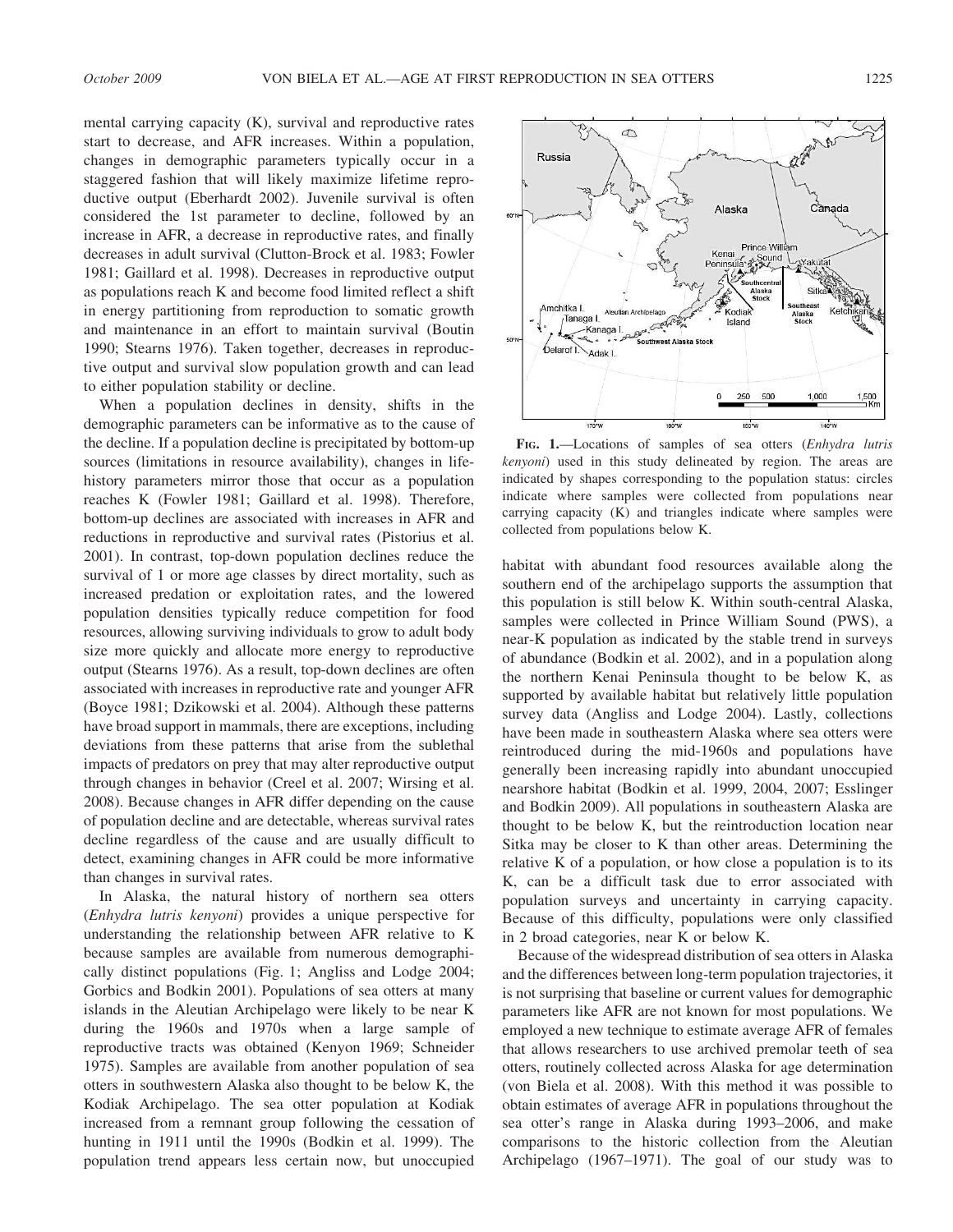TABLE 1.—Source of reproductive tracts or premolar teeth of sea otters (Enhydra lutris kenyoni) used for determination of average age at 1st reproduction (average AFR). Samples came from the Aleutian Archipelago (Adak, Amchitka, Tanaga, Kanaga, and Deraolf islands) and Kodiak Archipelago (Kodiak and Afognak) in southwestern Alaska, Prince William Sound and the Kenai Peninsula (Kachemak and Resurrection bays) in south-central Alaska, and the areas near Sitka (Baranof, Chichagof, and Kuiu islands), Yakutat, and Ketchikan (Prince of Wales Island) in southeastern Alaska. Sources are abbreviated as follows: Alaska Department of Fish and Game (ADF&G), United States Fish and Wildlife Service (USFWS), and the Alaska Sea Otter and Steller Sea Lion Commission (TASSC). Carrying capacity is abbreviated as K and the population status is classified as either near or below K. An individual sample may have been used in both analyses. Different letters indicate significant difference between average AFR ( $P < 0.05$ ).

| Years, region, and population sampled       | Source                 | Relative K | AFR $n$ (harvest; stranded) | $AFR \pm SD$               |
|---------------------------------------------|------------------------|------------|-----------------------------|----------------------------|
| 1967-1971                                   |                        |            |                             |                            |
| Southwestern Alaska<br>Aleutian Archipelago | ADF&G                  | Near       | 692:0                       | $4.29 \pm 0.09^{\text{a}}$ |
| 1993-2006                                   |                        |            |                             |                            |
| Southwestern Alaska                         |                        |            |                             |                            |
| Aleutian Archipelago                        | TASSC and USFWS        | Below      | 4:0                         |                            |
| Kodiak Archipelago                          | TASSC and USFWS        | Below      | 48:2                        | $3.19 \pm 0.37^b$          |
| South-central Alaska                        |                        |            |                             |                            |
| Prince William Sound                        | TASSC and USFWS        | Near       | 86:1                        | $4.05 \pm 0.24^{\circ}$    |
| Kenai Peninsula                             | <b>TACCS and USFWS</b> | Below      | 7;8                         |                            |
| Southeastern Alaska                         |                        |            |                             |                            |
| Sitka                                       | TASSC and USFWS        | Below      | 85:1                        | $3.80 \pm 0.21^{\rm d}$    |
| Ketchikan                                   | TASSC and USFWS        | Below      | 22:0                        |                            |
| Yakutat                                     | TASSC and USFWS        | Below      | 8;0                         |                            |
| Total                                       |                        |            | 964                         |                            |

examine these materials for evidence of reproductive phenotypic plasticity among otter populations.

## MATERIALS AND METHODS

Reproductive tracts or premolar teeth, or both, were collected from 1,462 female sea otters over 2 time periods, and from multiple populations (Table 1; Fig. 1). In the Aleutian Archipelago population, 1,155 otters were collected through experimental harvests in the Rat and Delarof island groups (Adak, Amchitka, Kanaga, Tanaga, and Delarof islands) between May and October of 1967–1971 by the Alaska Department of Fish and Game. These samples were originally analyzed for signs of past and current reproduction by Schneider (1975). An additional 306 samples collected between 1993 and 2006 came from otters sampled in the Aleutian Archipelago (Adak and Unimak islands;  $n = 7$ ) and Kodiak Archipelago (Kodiak and Afognak Islands;  $n = 55$ ) in southwestern Alaska, PWS ( $n = 94$ ), the Kenai Peninsula (Kachemak and Resurrection bays;  $n = 31$ ) in south-central Alaska, and the areas around Sitka (Baranof, Chichagof, and Kuiu islands;  $n = 89$ ), Yakutat ( $n = 8$ ), and Ketchikan (Prince of Wales Island;  $n = 22$ ) in southeastern Alaska. United States Fish and Wildlife Service and the Alaska Sea Otter and Steller Sea Lion Commission provided all samples collected after 1993 primarily through subsistence hunting, which occurs throughout the year, but also with a few stranded animals (Table 1). In each sample set a bias against females with pups exists, supporting the assumption that the 2 collections are comparable (Schneider 1975).

The age of each otter in this study was determined by counting cementum annuli in premolar teeth as described in Bodkin et al. (1997). The cementum annuli are dark narrow layers separated by wide transparent layers or light bands that are laid down around the outside of the tooth within the gums at a rate of 1 annulus per year (Klevezal 1996). Premolar teeth were decalcified, sectioned longitudinally, and stained with Giemsa solution. Teeth from the Aleutians (1967–1971) were prepared and analyzed by K. Schneider (Alaska Department of Fish and Game, Anchorage, Alaska), and all other samples were prepared and analyzed by Matson's Laboratory, LLC (Milltown, Montana). For those samples processed by Matson's Laboratory, only premolars with an age certainty code of A or B (possible error judged to be  $\pm 0$  years and  $\pm 1$ year, respectively, for otters 0–7 years—G. Matson, pers. comm.) were used in this study to minimize error. Unfortunately, direct comparison between techniques could not be performed because the slides previously aged by Schneider had so degraded over time that they could not be accurately analyzed by Matson's Laboratory.

The average AFR was determined by classifying each otter as parous or nulliparous, and then by using the parous status to estimate average AFR following DeMaster (1978). Individuals were classified as parous or nulliparous based on either analysis of reproductive tracts (Aleutians 1967–1971) or width measurements of cementum light bands (1993–2006 time period). Otters collected in the Aleutian Archipelago in 1967– 1971 were classified as parous if either a corpus luteum or corpus albicans was present in the reproductive tract. The presence of a corpus luteum is indicative of current pregnancy, but a corpus albicans is indicative of past pregnancy, because the corpus luteum becomes a corpus albicans. For the purpose of this study all females with a corpus luteum or corpus albicans were considered parous. The method of classification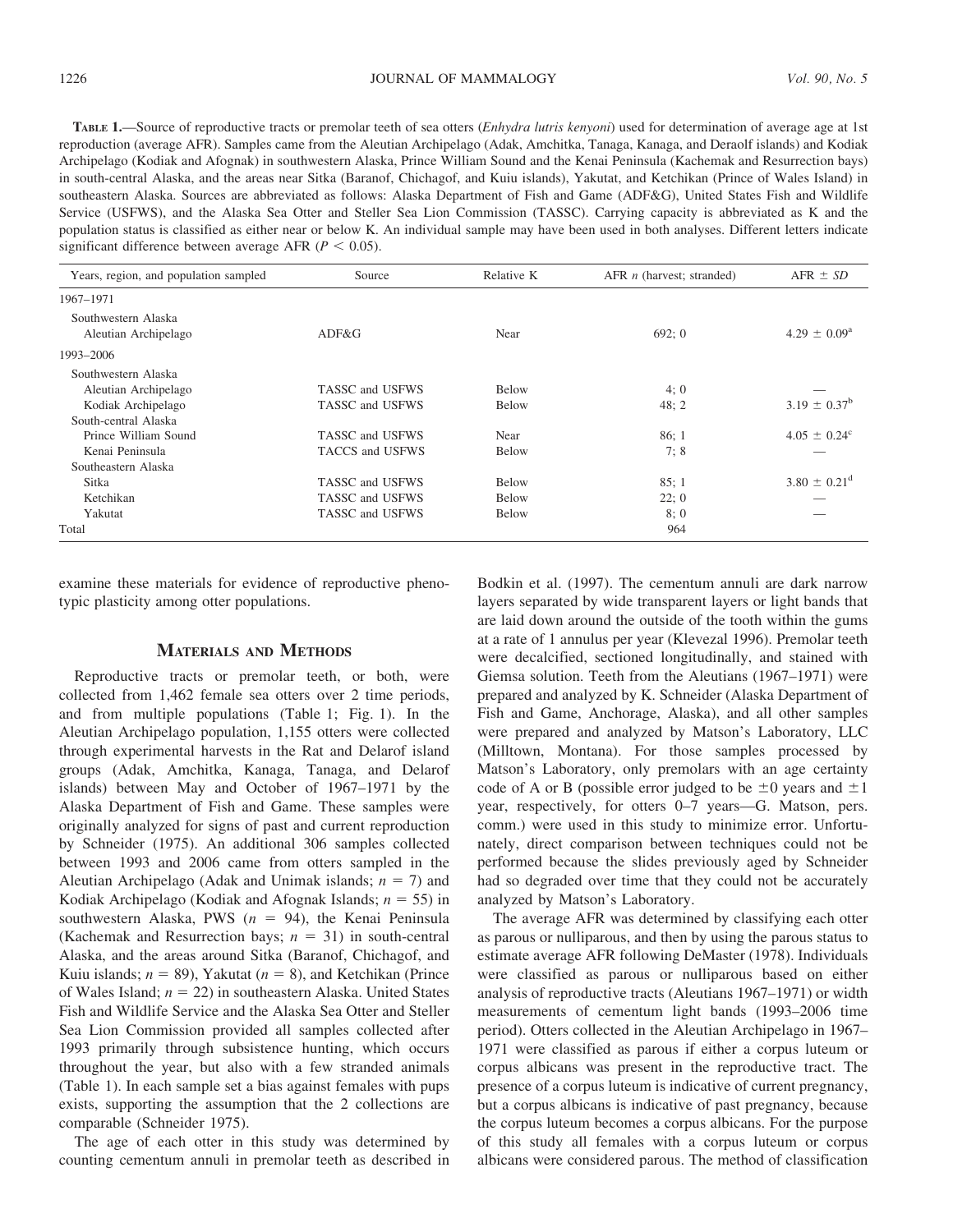removes the potential bias of seasonal differences in the timing of collection relative to the peak pupping season, because primiparous females sampled early or late in the year would both be considered parous (due to presence of a corpus luteum or corpus albicans, respectively).

In the samples collected from 1993 to 2006, individual females were classified as parous or nulliparous based on the narrowing of cementum light bands. Declines in premolar cementum have been linked to the onset of reproduction in a variety of species including seals and bears (Bengtson and Siniff 1981; Coy and Garshelis 1992; Klevezal 1996; Klevezal and Stewart 1994; Soderberg 1978). In fact, for black bears (Ursus americanus), individual cub-rearing years can be identified in cementum bands (Coy and Garshelis 1992). In our previous validation of this technique for sea otters, the width of each premolar light band was measured and standardized to the widest light band at each of 3 measurement sites (von Biela et al. 2008). Then, the average standardized measurement was determined for each complete year of the otter's life. Restricting the analysis to complete years was necessary because the last light band was not complete and could not be measured, but also has the benefit of avoiding issues with seasonality. If the narrowest cementum light band measurement was  $\leq 0.32$  the width of the widest light band, the otter was classified as parous in the last complete year, which is to say at age  $x - 1$ . This threshold was determined empirically by directly comparing parous status determined from 92 paired premolar and reproductive tracts. Because there was close agreement between the techniques (83% of female otters properly classified as parous), no indication of bias (similar percentages were misclassified as parous when not, and nulliparous when parous), and because bootstrap replicates ( $n = 1,000$ ) of the threshold value indicated that the threshold was robust, this same technique and threshold value were used to determine the parous status of female otters (1993–2006) in this study.

At the population level, we have previously demonstrated that the reproductive tract and cementum width techniques do not produce statistically different estimates of average AFR (von Biela 2007; von Biela et al. 2008). In both cases, average AFR was estimated following DeMaster's (1978) equation. The average AFR was calculated as follows:

and

$$
P(x)=f(x)-f(x-1),
$$

 $\overline{x=1}$ 

 $xP(x)$ 

 $AFR=\sum_{x}^{w}$ 

where x is age,  $f(x)$  is the proportions of females in an age class displaying evidence of past reproduction, and w is the oldest age in the sample of the age when all females in the sample are reproductive. The estimated variance for average AFR is:

$$
v(\text{AFR}) = \sum_{x=1}^{w-1} \frac{f(x)[1-f(x)]}{n_x-1} + \frac{w^2 f(w)[1-f(w)]}{n(w)-1},
$$

where x,  $f(x)$ , and w are as above and *n* is sample size.

The calculation of average AFR uses sample sizes in each age class to calculate the variance of  $f(x)$  for the age class. Although otters do not reproduce during their 1st year of life, their inclusion in the calculation improves the average AFR estimate and reduces the variance. The age distribution of the sample does not need to be representative of the age distribution of the population because the equation uses only the age-specific proportion of parous females (e.g., the proportion of age 2 samples does not matter, but the number of age 2 samples used to calculate the  $P(x)$  is important to variance). However, absolute sample size is important. DeMaster (1978) noted that  $\sim$ 25 individuals per indeterminate age class (age classes with  $0 < f(x) < 1$ ) were necessary to detect a difference of one-half year when he assumed maximum variance. In general, sample sizes in the Aleutians (1967–1971) were well above this guideline, PWS and Sitka were near the guideline, and sample sizes from Kodiak were somewhat below the guidelines  $(\sim 10$  samples per age). In each case, the sample size is reflected in the variance of an average AFR estimate and may impact comparisons among populations by increasing the detection limit. However, this reduced statistical power is only a concern if significant differences are not detected among populations. Any difference detected among populations would be genuine.

The average AFRs were compared among populations and by population status (below versus near K). The average AFRs for otters were compared among Aleutian 1967–1971, Kodiak, PWS, and Sitka 1993–2006 populations using an analysis of variance (ANOVA) for summary statistics that accounts for the multiple comparisons (Larson 1992). Differences in average AFR between otters below K (Kodiak, Aleutians, Kenai, Sitka, Yakutat, and Ketchikan 1993–2006) and otters near K (Aleutians 1967–1971 and PWS 1993–2006) were tested using a t-test. An average AFR for otters from the Aleutian Archipelago, Kenai Peninsula, Ketchikan, and Yakutat populations 1993–2006 could not be calculated because of low sample sizes from these populations. However, all individuals were sorted into below- or near-K categories and included in the comparison of populations by status.

#### **RESULTS**

The average AFR differed significantly in all population comparisons for the 1993–2006 otters (all possible pairwise comparisons, ANOVA for summary statistics,  $P < 0.05$ ; Table 1). Otters from Kodiak had the youngest average AFR (versus PWS,  $t = 16.29$ ,  $df = 132$ ,  $P < 0.001$ ; Sitka,  $t = 12.15$ ,  $df = 131, P \le 0.001$ . PWS and Sitka had the most similar average AFRs, but were still significantly different ( $t = 7.25$ , d.f.  $= 169, P < 0.001$ ). The average AFR of otters in the Aleutians (SW, 1967–1971) was significantly older at 4.29  $\pm$  0.09 (mean  $\pm$  SD) years than Kodiak (3.19 years,  $t = 21.55$ , d.f. = 738, P < 0.001), PWS (4.05 years,  $t = 18.05$ ,  $df = 776$ ,  $P < 0.001$ ), or Sitka (3.80 years,  $t = 38.92$ ,  $df = 775$ ,  $P < 0.001$ ). Differences in average AFR were driven primarily though changes in the proportion of parous 2- and 3-year-old females (Fig. 2).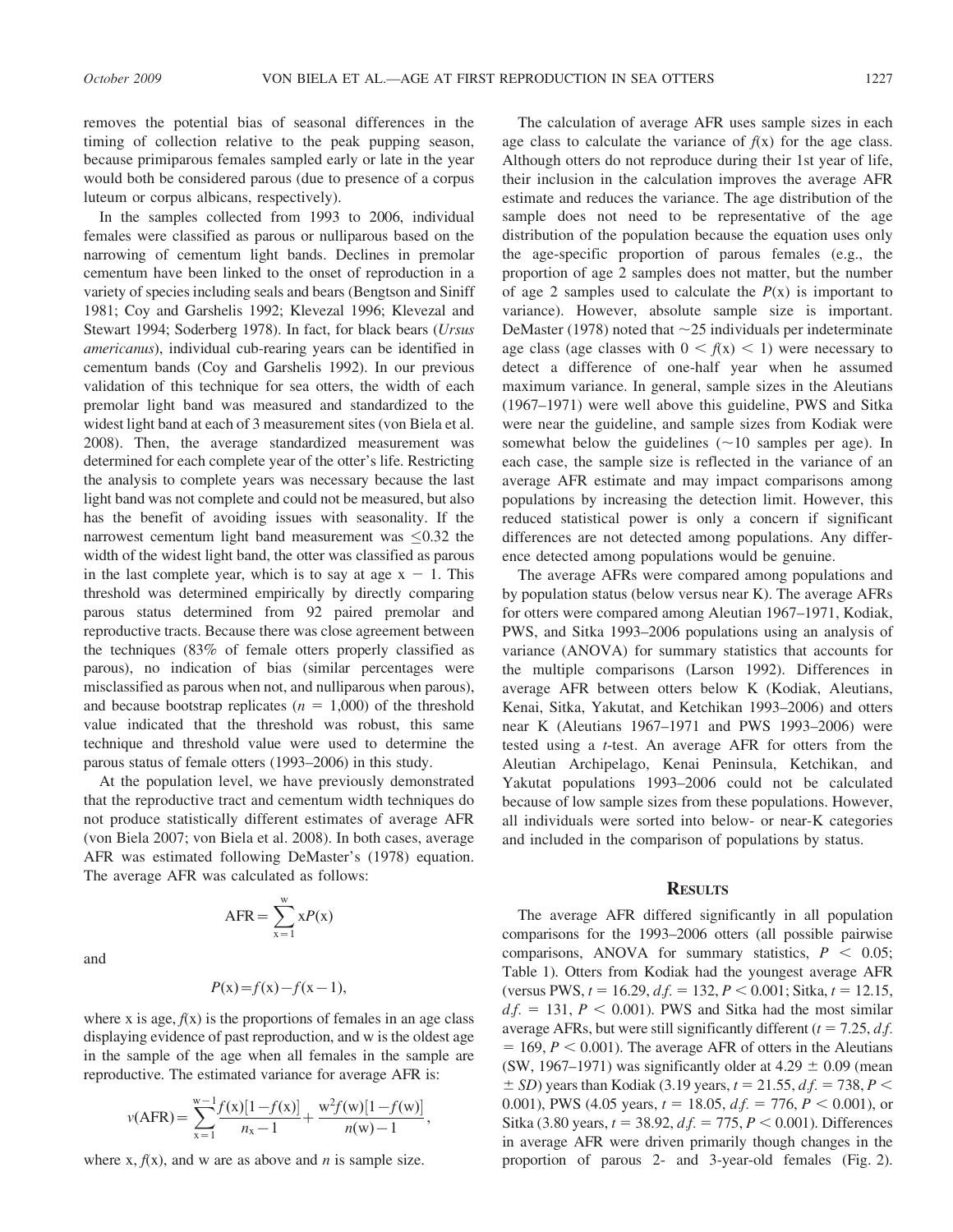

FIG. 2.—The proportion of parous female sea otters (Enhydra lutris kenyoni) of ages 1–7 years used to calculate the average age at 1st reproduction (average AFR) for the Aleutian Archipelago, Kodiak Archipelago, Prince William Sound (PWS), and Sitka, Alaska, populations of sea otters.

Similarly, the average AFR of female otters from all populations below K was significantly younger than that of female otters from all populations near K (3.60  $\pm$  0.16 versus 4.21  $\pm$  0.13 years,  $t = 54.73$ ,  $df = 961$ ,  $P < 0.001$ ), which was the result of an increase in the proportion of parous 2- and 3-year-olds just as in the population comparison (Fig. 3).

#### **DISCUSSION**

The pattern of difference in average AFR among sea otter populations fits with predictions from life-history theory that average AFR would be higher in stable populations presumably near K, and lower in those below K. Differences in average AFR between populations were  $\leq 1$  year and fell within 3 and 5 years of age, as previously reported for sea otters (Bodkin et al. 1993; Jameson and Johnson 1993; Kenyon 1969; Monson et al. 2000; Schneider 1975). Although differences in average AFR may seem small, they were consistently detected and align well with work in other mammals. For example, decreases in resource availability have been linked with increases in AFR of approximately 1 year in both southern elephant seals (Mirounga leonina— McMahon et al. 2003) and red deer (Cervus elaphus— Langvatn et al. 1996), whereas increased harvest pressure, and the associated decrease in population density, have been linked with a 1-year decline in AFR for beavers (Castor canadensis) in Alaska (Boyce 1981).

The 2 stable populations near K, PWS 1993–2006 and Aleutian 1967–1971 (Bodkin et al. 2002; Kenyon 1969) had the highest average AFRs at just above 4 years. A similar AFR also was noted in otters collected as a result of the 1989 Exxon Valdez oil spill (Bodkin et al. 1993), a further suggestion that the PWS population is and has been near K. In contrast, the sea otter populations across southeastern Alaska are likely below K, because they were reestablished by translocations of a small number of otters from the Aleutian Archipelago and



FIG. 3.—The proportion of parous female sea otters (Enhydra lutris kenyoni) of ages 1–7 years used to calculate the average age at 1st reproduction (average AFR) for populations of sea otters below carrying capacity (K; Kodiak, Aleutians, Sitka, Yakutat, and Ketchikan 1993–2006) or near K (Aleutians 1967–1971 and Prince William Sound 1993–2006).

PWS in the 1960s and 1970s (Jameson et al. 1982). Given that the availability of food resources in this area is likely higher than in PWS because of differences in relative K (Bodkin et al. 2002, 2004), it is not surprising that average AFR was younger in Sitka than in PWS, Alaska.

The average AFR of sea otters from the below-K population in the Kodiak Archipelago (Monson et al. 2000) is much younger than either PWS or Sitka, Alaska, populations. The younger average AFR in the Kodiak Archipelago population suggests that resource availability was not limiting population abundance at the time of sampling. Because the recent population surveys in Kodiak have shown large uncertainty, it has been difficult to determine the approximate rate of population change; this kind of demographic information is helpful to managers who are tasked with maintaining abundance of sea otters across Alaska.

When otters from all areas in Alaska were compared by the hypothesized relative K (below K versus near K; Fig. 3), the younger average AFR for the below-K group was consistent with expectations from life-history theory. The categories of below and near K certainly encompass a wide variety of conditions. Otters in the below-K group came from populations that are currently thought to be declining, increasing, well below K, and approaching K. In the near-K group, otters were combined from Aleutian Archipelago and PWS even though methods of analysis differed and the PWS otters were greatly outnumbered (only 13% of the samples). However, the independent estimates of average AFR were above 4 years for each of these groups. The difference between average AFR by relative K indicates that otters from below-K populations do employ a similar life-history strategy with regard to AFR as postulated by life-history theory despite potential differences in population trajectory. Furthermore, the difference in average AFR based upon relative K would not be anticipated if AFR was primarily genetically determined. Instead, AFR is likely to be a phenotypically plastic trait. Given the history of translocations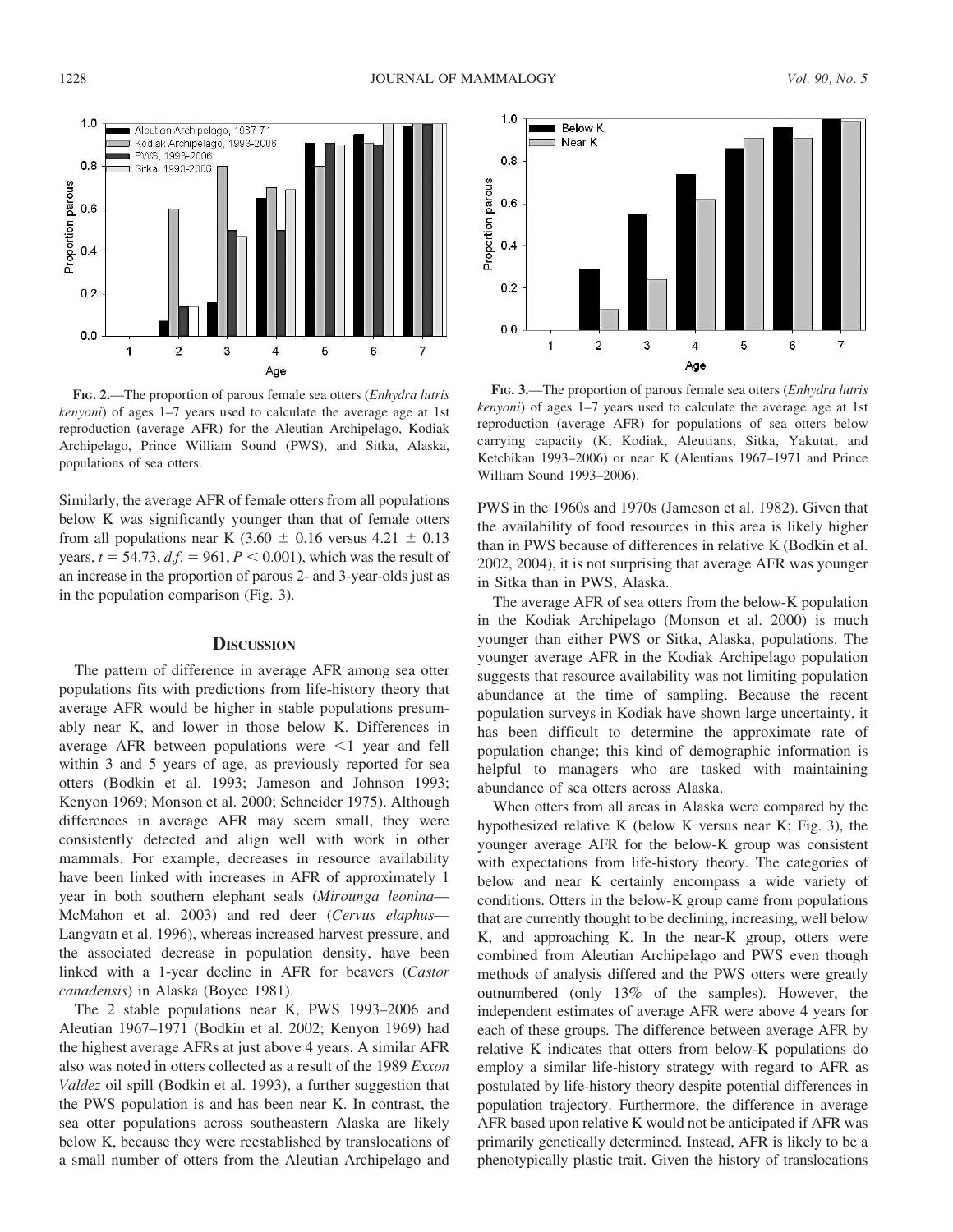for these otter populations and generation time in sea otters, it also seems unlikely that enough time would have passed to allow genetic differentiation in average AFR. Together, the results suggest that the AFR is related to the relative carrying capacity as anticipated based on life-history theory.

Our results cannot be used to address the question of whether the ongoing population decline in the Aleutian Archipelago is caused by top-down predation because there are not enough recent samples available to derive a current estimate of average AFR. However, Aleutian otters have recently been shown to grow faster and be in better condition than otters taken in 1967– 1971 (same samples used in this study—Laidre et al. 2006). Because increases in individual growth rates are often correlated with decreases in AFR (Laws 1956), these faster growth rates, in combination with the observed variation in average AFR across the sea otter's range, suggest that the current average AFR in the Aleutian otter population is younger than it was over the 1967– 1971 period. Similar changes in average AFR have been observed in beavers undergoing increased mortality due to exploitation (Boyce 1981).

Few data on AFR exist for sea otter populations outside of Alaska. The proposed link between population status and average AFR would indicate that those populations below K would have younger AFR, whereas populations near K would have older average AFR. Because populations of sea otters in Washington and British Columbia, Canada, have rates of growth near the maximum rate of increase, a younger average AFR of  $\sim$ 3 years would be anticipated (Bodkin et al. 1999; Estes 1990). In contrast, the population of California sea otters has maintained slow growth for many decades, making it more likely that average AFR is older (4 years or above—Bodkin et al. 1999; Estes 1990). Results of Jameson and Johnson (1993) for the California sea otter concur with the assumption of older AFR by documenting that 6 of the 9 known females had their 1st pup at age 4 or above.

The findings in our study fit with independently supported classifications of population status, but there are potential sources of bias and error in comparing populations. These include biases in estimates of animal ages, bias in collection of samples, and error in classification of parous status. Biases in otter ages are most likely in the comparisons with the Aleutian 1967–1971 populations because age of otters was estimated by different readers than samples from the other populations and time periods. However, this bias should be small because Schneider's (1973) technique (used on all samples collected between 1967 and 1971) was the basis of the protocols used by Matson's Laboratory to estimate age of otters from 1993 to 2006 (G. Matson, pers. comm.), and research examining among-reader error in estimating ages from cementum in teeth of sea otters revealed some error, but little evidence of observer bias (Bodkin et al. 1997). A 2nd potential source of bias could have been introduced due to collection methods, particularly if hunters avoided collecting females with pups (Eberhardt and Schneider 1994; Schneider 1975), or if stranded animals were of a particular age class. Although otters during 1 small part of the collections from the 1967–

1971 Aleutian samples were taken in a random fashion, Schneider's (1975) report indicates that in the vast majority of collections hunters avoided females with pups. Recent accounts echo similar hunting practices by subsistence users. Thus, there was no indication that these biases changed across time or regions, nor was any particular age class represented in the stranded animals used in this study. Therefore, it is unlikely that results were biased in a way that would make comparisons among populations invalid.

Systematic errors could have been introduced into the average AFR calculations if parous status was not accurately determined due to errors made when examining reproductive tracts, measuring cementum annuli, or setting the threshold cementum width (see von Biela [2007] or von Biela et al. [2008] for a discussion of potential errors). Temporal differences in average AFR could originate if the methods produced consistently different estimates of parous status, but our previous validation study failed to find a significant difference between techniques (von Biela 2007; von Biela et al. 2008), suggesting that temporal differences are real. Spatial differences in average AFR among populations within the recent sample cannot be attributed to methodological differences in estimating age or hunting techniques or parous classification, and support the conclusion that average AFR is a phenotypically plastic trait. Although the focus of our study has been comparisons of average AFR among populations, it also is important to acknowledge the variation in AFR within a population. There is no way to determine what proportion of variance in our estimates is due to process versus measurement error. Possible sources of measurement error within populations are similar to those among populations as described above. Much of the variation within populations also could be due to process error, particularly because individuals were collected over a number of years and across multiple islands, bays, or inlets in a given region.

This study is the 1st to document evidence of phenotypic plasticity in a sea otter reproductive parameter. Previous research on reproductive plasticity in sea otters did not document phenotypic plasticity in reproduction, but reproductive rates, rather than AFR, were the focus of the investigation (Monson et al. 2000). Despite the evidence of plasticity in average AFR found here, this trait is unlikely to have a direct impact on population regulation because of its low impact on lifetime reproductive output (Eberhardt and Siniff 1977). We agree with the conclusion of Monson et al. (2000) that populations of sea otters are most likely regulated in a direct manner through changes in juvenile mortality. However, it also is important to point out that the trade-offs present between reproduction and survival could allow a female the ability to delay AFR in areas of limited resources to increase her chance of survival or her pup's chance of survival by waiting to reproduce at a time when her body condition is higher (Festa-Bianchet et al. 1995; Reiter and Le Boeuf 1991). Through consequences upon the female's survival and the survival of her offspring, changes in AFR may become more important to population regulation, as previous studies have documented for northern elephant seals (Mirounga angustirostris—Reiter and Le Boeuf 1991) and bighorn ewes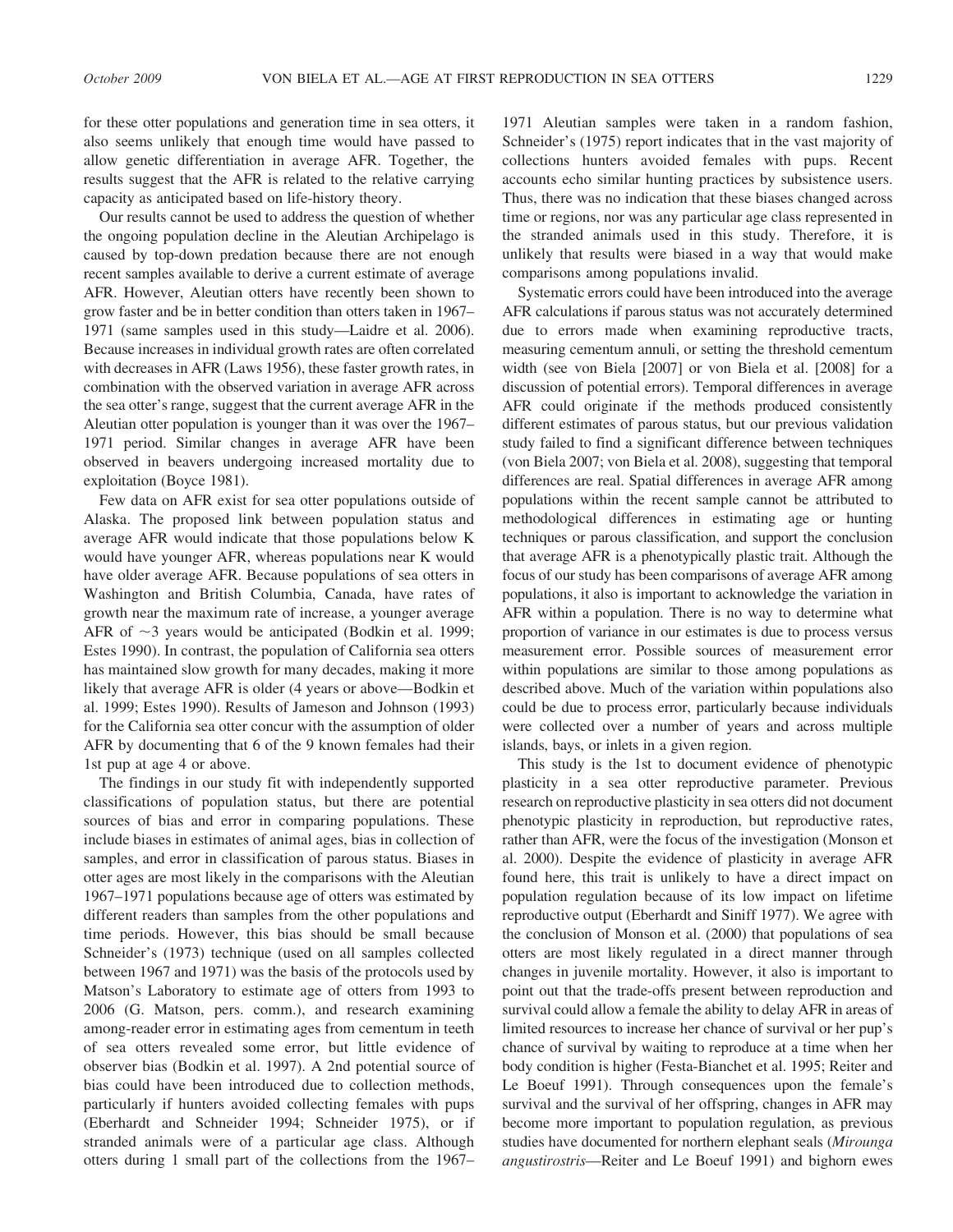(Ovis Canadensis—Festa-Bianchet et al. 1995). Further research would be necessary to determine if plasticity in AFR led to similar survival benefits for sea otters.

#### **ACKNOWLEDGMENTS**

We thank the many sample collectors from the Alaska Sea Otter and Steller Sea Lion Commission and the Alaska Marine Mammal Stranding Network. K. Schneider of the Alaska Department of Fish and Game provided reproductive data collected in southwestern Alaska (1967–1971). J. W. Testa, D. H. Monson, D. Pfeiffer, and J. Prewitt provided support and useful comments that improved this manuscript. All protocols were approved by the Institutional Animal Care and Use Committee at the University of Alaska Anchorage (IACUC 2006Burns8). Financial support was provided by National Oceanic and Atmospheric Administration and the North Pacific Marine Science Foundation through the North Pacific Universities Marine Mammal Research Consortium. Any use of trade names is for descriptive purposes only and does not imply endorsement by the United States Government.

### LITERATURE CITED

- ANGLISS, R. P., AND K. L. LODGE. 2004. Alaska marine mammal stock assessments, 2003. United States Department of Commerce, National Oceanic and Atmospheric Administration Technical Memorandum NMFS-AFSC-144:1–230.
- BENGTSON, J. L., AND D. B. SINIFF. 1981. Reproductive aspects of female crabeater seals (Lobodon carcinophagus) along the Antarctic Peninsula. Canadian Journal of Zoology 59:92–102.
- BODKIN, J. L., J. A. AMES, R. J. JAMESON, A. M. JOHNSON, AND G. M. MATSON. 1997. Estimating age of sea otters with cementum layers in the first premolar. Journal of Wildlife Management 61:967–973.
- BODKIN, J. L., B. E. BALLACHEY, M. A. CRONIN, AND K. T. SCRIBNER. 1999. Population demographics and genetic diversity in remnant and translocated populations of sea otters. Conservation Biology 13:1376–1385.
- BODKIN, J. L., ET AL. 2002. Sea otter population status and the process of recovery from the 1989 'Exxon Valdez' oil spill. Marine Ecology Progress Series 241:237–253.
- BODKIN, J. L., B. E. BALLACHEY, G. G. ESSLINGER, K. A. KLOECKER, D. H. MONSON, AND H. A. COLETTI. 2007. Perspectives on an invading predator—sea otters in Glacier Bay. Pp. 133–136 in Proceedings of the Fourth Glacier Bay Science Symposium, October 26–28, 2004 (J. F. Piatt and S. M. Gende, eds.). United States Geological Survey Scientific Investigations Report 2007-5047:1–246.
- BODKIN, J. L., G. G. ESSLINGER, AND D. H. MONSON. 2004. Foraging depths of sea otters and implications to coastal marine communities. Marine Mammal Science 20:305–321.
- BODKIN, J. L., D. M. MULCAHY, AND C. J. LENSINK. 1993. Age specific reproduction in female sea otters (Enhydra lutris) from southcentral Alaska: analysis of reproductive tracts. Canadian Journal of Zoology 71:1811–1815.
- BOUTIN, S. 1990. Food supplementation experiments with terrestrial vertebrates: patterns, problems, and the future. Canadian Journal of Zoology 68:203–220.
- BOYCE, M. S. 1981. Beaver life-history responses to exploitation. Journal of Applied Ecology 18:749–753.
- CHOQUENOT, D. 1991. Density-dependent growth, body condition and demography in feral donkeys: testing the food hypothesis. Ecology 72:805–813.
- CLUTTON-BROCK, T. H. 1988. Reproductive success: studies of individual variations in contrasting breeding systems. University of Chicago Press, Chicago, Illinois.
- CLUTTON-BROCK, T. H., F. E. GUINESS, AND S. D. ALBON. 1983. The costs of reproduction in red deer hinds. Journal of Animal Ecology 52:367–383.
- COY, P. L., AND D. L. GARSHELIS. 1992. Reconstructing reproductive histories of black bears from the incremental layering in dental cementum. Canadian Journal of Zoology 70:2150–2160.
- CREEL, S., D. CHRISTIANSON, S. LILEY, AND J. A. WINNIE, JR. 2007. Predation risk affects reproductive physiology and demography of elk. Science 315:960.
- DEMASTER, D. P. 1978. Calculation of the average age of sexual maturity in marine mammals. Journal of the Fisheries Research Board of Canada 35:912–915.
- DZIKOWSKI, R., G. HULATA, S. HARPAZ, AND I. KARPLUS. 2004. Inducible reproductive plasticity of the guppy Poecilia reticulate in response to predation cues. Journal of Experimental Zoology 301A: 776–782.
- EBERHARDT, L. L. 2002. A paradigm for population analysis of longlived vertebrates. Ecology 83:2841–2854.
- EBERHARDT, L. L., AND K. B. SCHNEIDER. 1994. Estimating sea otter reproductive rates. Marine Mammal Science 10:31–37.
- EBERHARDT, L. L., AND D. B. SINIFF. 1977. Population dynamics and marine mammal management policies. Journal of the Fisheries Research Board of Canada 34:183–190.
- ESSLINGER, G. G., AND J. L. BODKIN. 2009. Southeast Alaska sea otter populations: status and trend 1969–2003. United States Geological Survey Scientific Investigations Report 2009-5045:1–18.
- ESTES, J. A. 1990. Growth and equilibrium in sea otter populations. Journal of Animal Ecology 59:385–401.
- FESTA-BIANCHET, M., J. T. JORGENSON, M. LUCHERINI, AND W. D. WISHART. 1995. Life history consequences of variation in age of primiparity in bighorn ewes. Ecology 76:871–881.
- FOWLER, C. W. 1981. Density dependence as related to life history strategy. Ecology 62:602–610.
- FOWLER, C. W. 1988. A review of density dependence in populations of large mammals. Current Mammalogy 1:401–441.
- GAILLARD, J. M., M. FESTA-BIANCHET, AND N. G. YOCCOZ. 1998. Population dynamics of large herbivore: variable recruitment with constant adult survival. Trends in Ecology & Evolution 13:58–63.
- GORBICS, C. S., AND J. L. BODKIN. 2001. Stock structure of sea otters (Enhydra lutris kenyoni) in Alaska. Marine Mammal Science 17:632–647.
- JAMESON, R. J., AND A. M. JOHNSON. 1993. Reproductive characteristics of female sea otters. Marine Mammal Science 9:156–167.
- JAMESON, R. J., K. W. KENYON, A. M. JOHNSON, AND H. M. WIGHT. 1982. History and status of translocated sea otter populations in North America. Wildlife Society Bulletin 10:100–107.
- KENYON, K. W. 1969. The sea otter in the eastern Pacific Ocean. Dover, New York.
- KLEVEZAL, G. A. 1996. Recording structures of mammals: determination of age and reconstruction of life history. A. A. Balkema, Rotterdam, Netherlands.
- KLEVEZAL, G. A., AND B. S. STEWART. 1994. Patterns and calibration of layering in tooth of cementum of female northern elephant seals, Mirounga angustirostris. Journal of Mammalogy 75:483–487.
- LAIDRE, K. L., J. A. ESTES, M. T. TINKER, J. BODKIN, D. MONSON, AND K. SCHNEIDER. 2006. Patterns of growth and body condition in sea otters from the Aleutian Archipelago before and after the recent population decline. Journal of Animal Ecology 75:978–989.